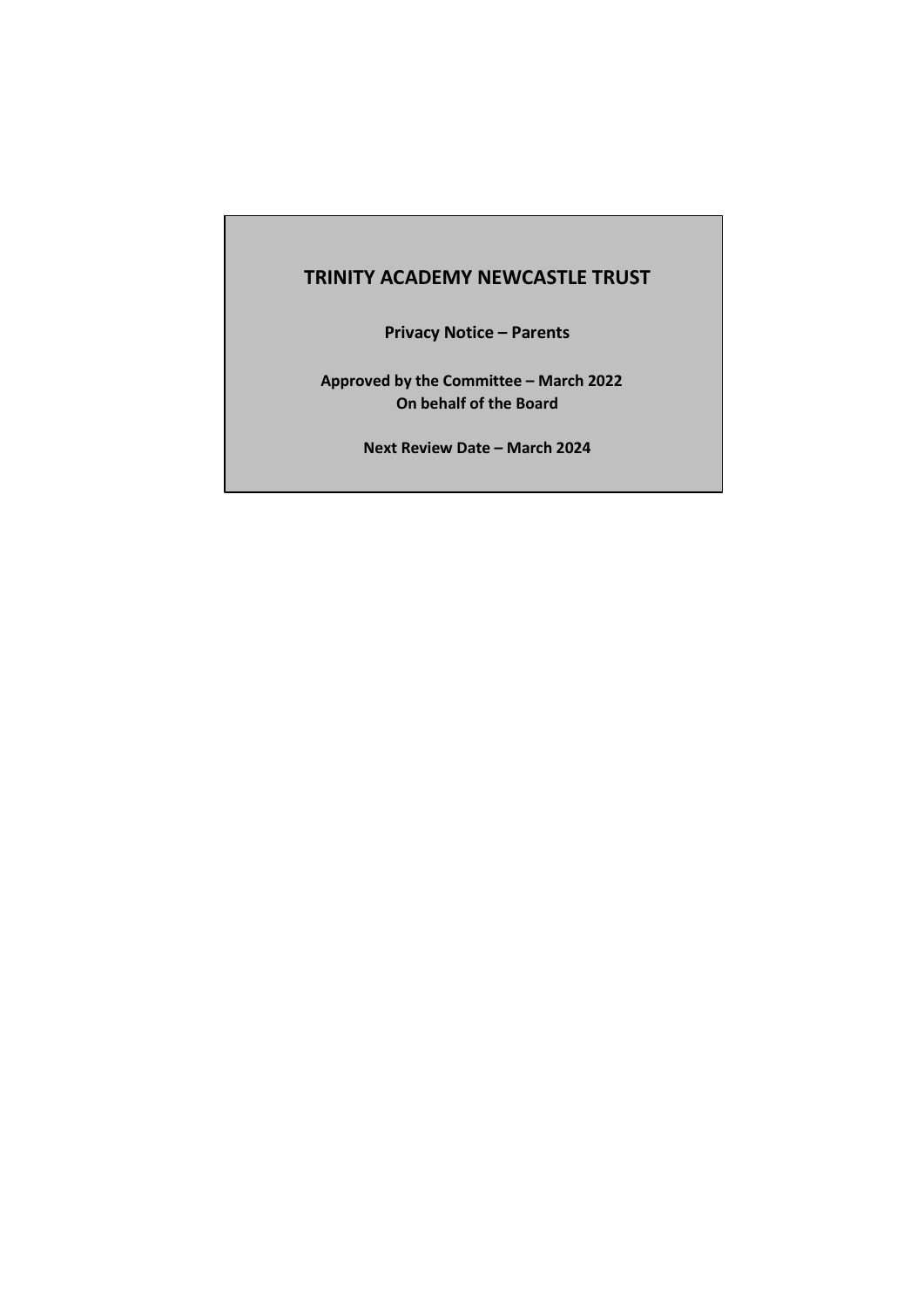# **Privacy Notice – (How we use parent information)**

Trinity Academy Newcastle (the Trust) is the data controller for information it uses and that used by its Academies:

In this document the Trust and the Academies, whether singly or in groups, are referred to as 'we' or "our". Parents are referred to as "you" or "your".

Much of the information we collect is classed as 'personal data' and our use of it is covered by a set of rules called the General Data Protection Regulation (UK GDPR) and the Data Protection Act 2018.

This document tells you more about:

- The information we collect
- What we use the information for
- How your information is stored and how long we keep it
- What rights you have to the information

We have also included a section about your rights in relation to your children who attend the Trust. A full Privacy Notice for pupils is available on request

## **What Information do we collect and use about parents?**

We collect many different categories of information, for example:

- Personal details (for example; name, date of birth, national insurance number)
- Contact details (for example; address, telephone number, email address)
- Family details (for example; details of other children, emergency contacts)
- Admission requests
- Records of communications (for example; emails, phone messages and letters)
- Records of visits to Trust (for example; time and date, the person you visited)
- Photographs of you or images on CCTV
- Banking details (A credit or debit card registered with our payment system)
- Records of transactions in our payment system
- Consent for Trust visits and extra-curricular activities

In some cases, we will also have:

- Information about consultation with other professionals
- Information about your employment and financial situation
- Information about any care or contact orders relating to your child(ren)

## **Why we collect and use this information**

We use the information

- To support the admissions process
- To support learning for your child(ren)
- To maintain a safe environment for our pupils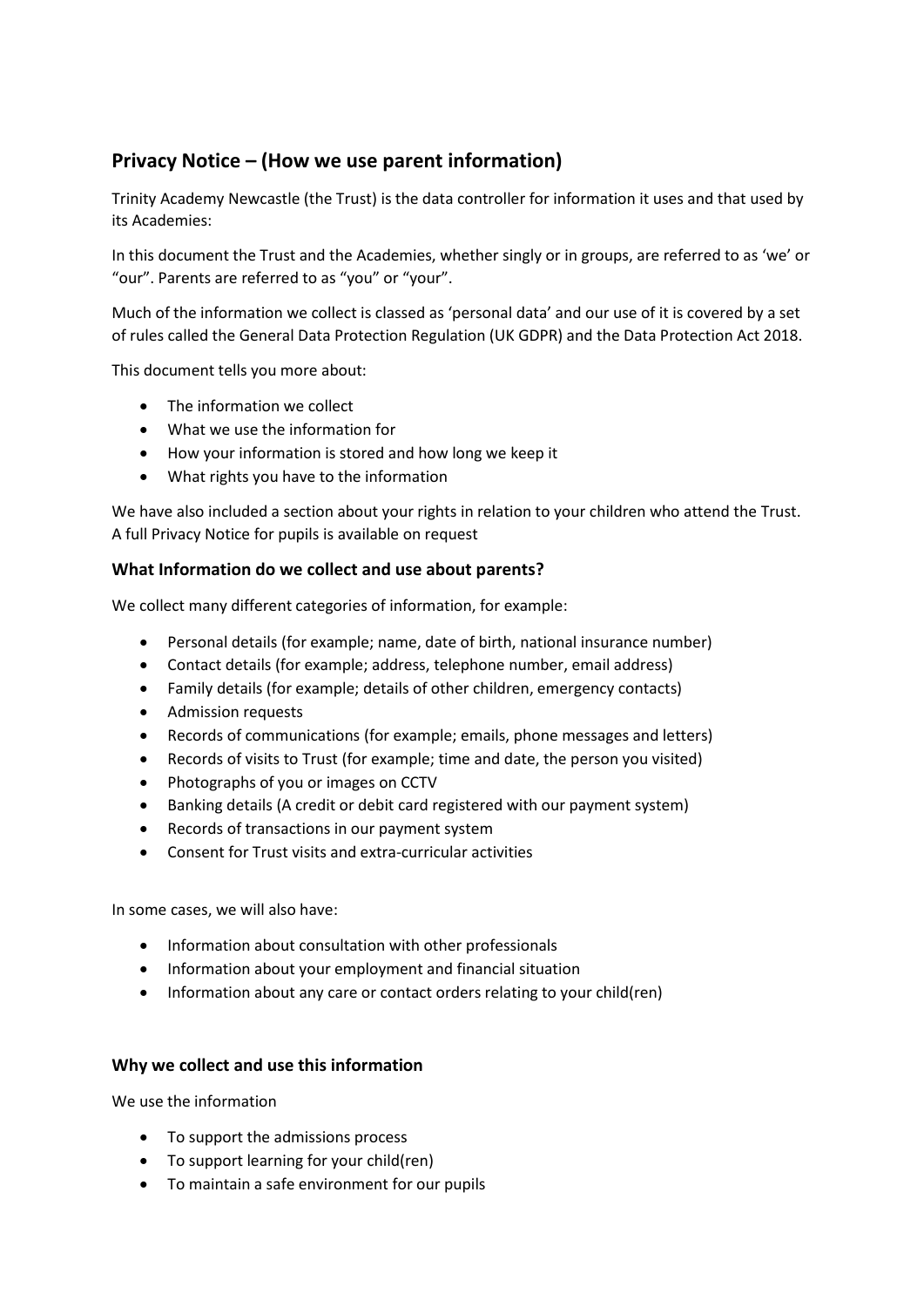- To provide appropriate pastoral care
- To enable you to pay for activities for your child(ren)
- To enable you to pay for school meals for your child(ren)
- To enable free school meals to be provided
- To comply with our legal obligations to share information
- To ensure your health and safety if you visit school
- To keep you up to date with news about the Trust

## **The legal basis for using this information**

Depending on the purpose, our use of your information will be legal due to one of the following:

- Informed consent given by you [Article  $6(1)(a)$ ] For example: The use of banking information in our payment service
- $\bullet$  To meet a legal requirement [Article 6(1)(c)] For example: Providing your contact details to the local authority
- $\bullet$  To protect the vital interests of you or someone else [Article 6(1)(d) For example: Giving your contact details to emergency services
- Delivering a public task [Article  $6(1)(b)$ ] For example: Recording communications about your child(ren) being absent from Trust

## **Storing your personal data**

Some of the personal data that we collect, and use, is added to the Educational Record for your child(ren). This record is kept while they attend the Academy. If they leave the Academy, then the record will be transferred to the next Trust they attend or transferred to the local educational authority.

Other data that we collect from you will be stored in paper files or on our computer systems.

Some personal data is kept for different lengths of time. For example;

- Records of admission to the Trust are kept permanently. We do this as pupils often ask us to confirm the dates they attended.
- Correspondence about a child's absence is kept for the current year and 2 years afterwards
- Records of your visits to Trust premises are kept for then current year and 6 years afterwards

If you'd like to know how long we keep a specific piece of personal data, please contact the Data Protection Officer whose details can be found at the end of this Privacy Notice.

## **Sharing your personal data**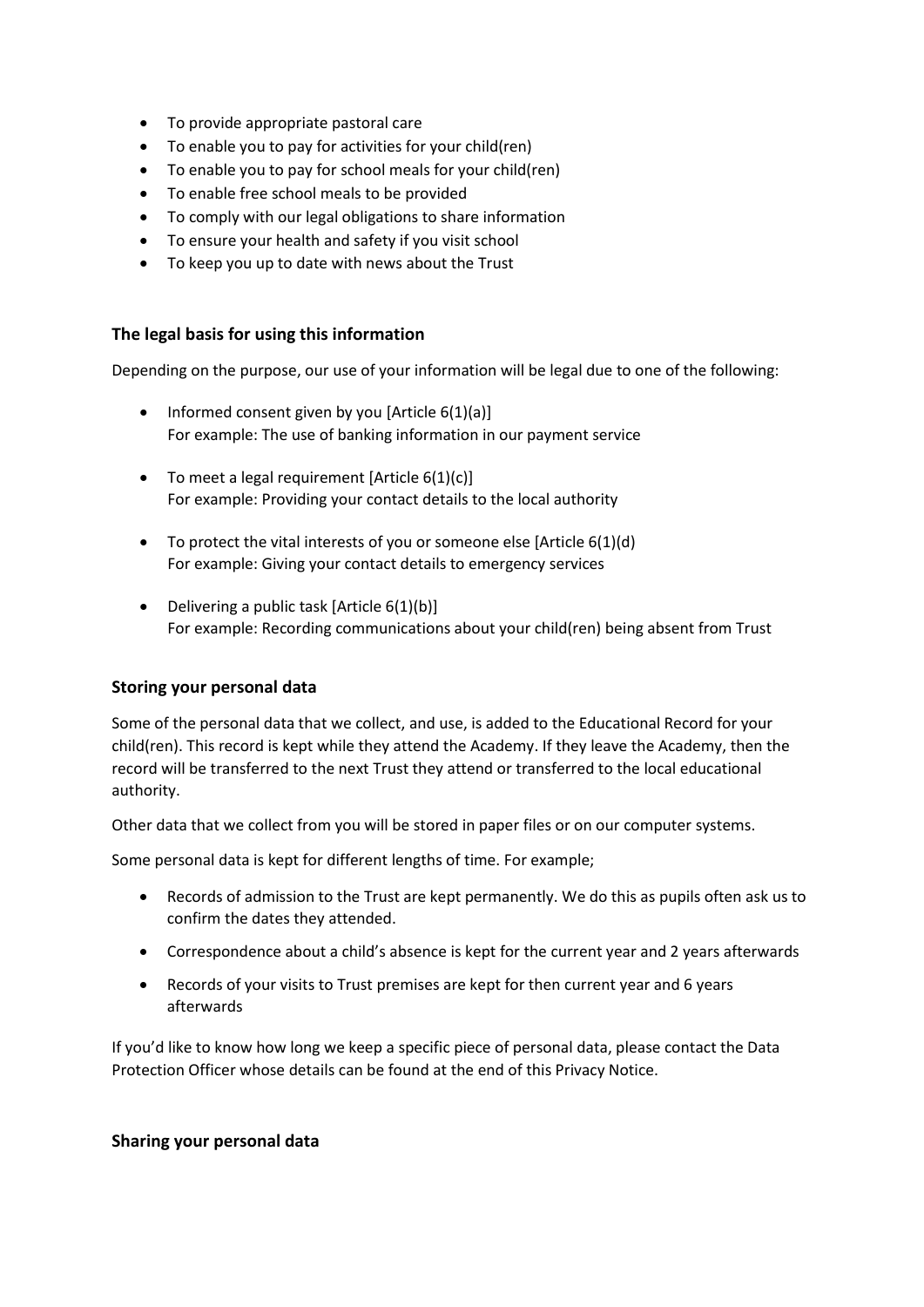At times we will share your personal data with other organisations and people. We will only do this when we are legally required to do so, when our policies allow us to do so or when you have given your consent.

Examples of people we may share personal data with are:

- Family, associates and representatives of the person whose personal data we are processing who are authorised to receive the data
- Newcastle city council
- Sunderland city council/Together for Children
- Any other local educational authority
- The Department for Education
- Healthcare, social and welfare organisations
- Police forces and Courts
- Voluntary and charitable organisations
- Our suppliers and service providers

Where we share your personal data with someone who is a supplier or service provider, we have taken steps to ensure that they treat your personal data in a way that meets the requirements of the GDPR.

#### **Your rights to your personal data**

You have rights relating to the personal data that we collect and use. Depending on the legal basis we are using the information you have different rights. If we are using your personal data based on your consent, you can withdraw that consent and we will stop using that personal data. Withdrawing your consent will need to be recorded in writing, please contact the Data Protection Officer.

#### **The right to be informed:**

If you ask us, we must tell you if we are collecting or using your personal data.

If we are collecting or using your personal data, you have:

#### **The right of access to your personal data**

You have the right to view the personal data that we hold about you, to receive a copy of the data and to be given more information about the data including any transfer to countries who do not fall under the requirements of the GDPR.

Some information we hold can not be accessed in this way. If you ask for information that is not available, there may be other ways of accessing it and we can help you.

To have access to your personal data we will need to collect details of what your want and in the first instance you can contact the Data Protection Officer whose details can be found at the end of this Privacy Notice. You will also need to supply us with standard information to verify your identity.

#### **Other rights**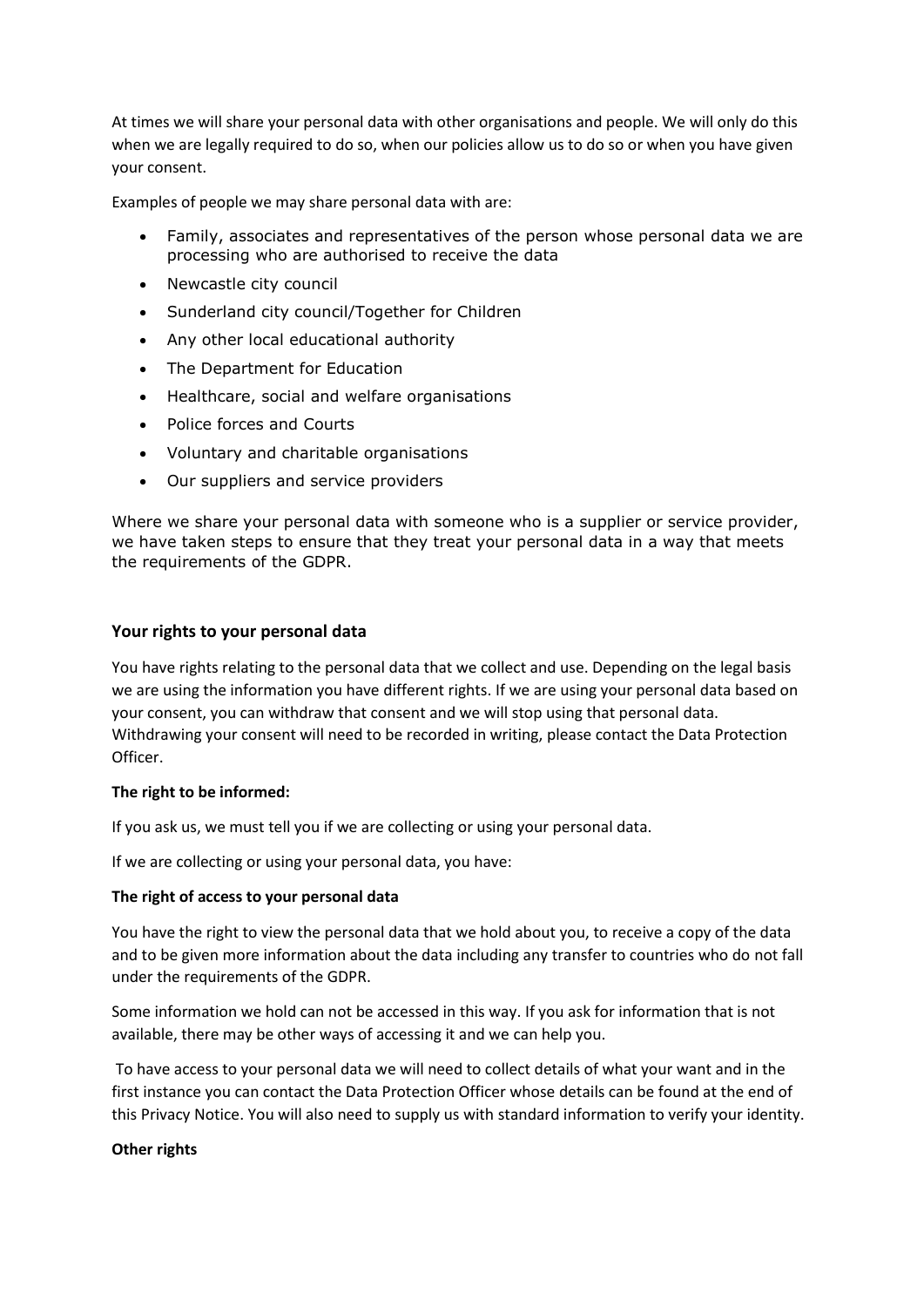You also have rights to ask us to correct inaccurate personal data, to ask us to stop using it or to object to us using it. For some data you may have to right to ask us to erase it, or to provide it in an electronic format that you can give to someone else. For some personal data if we are subjecting it to automated decision making then you have the right to object to this as request that a person is involved.

You will be given full details of these rights if you request access to your personal data or you can ask the Data Protection Officer.

## **Access to personal data about your child(ren)**

Where your child(ren) is/are under the age of 12 it is usually assumed that they are not able to make decisions about their personal data. That right is usually given to parents or a guardian. To access the personal data relating to your child(ren) you will need to follow the same procedure as you would to access your own personal data.

If your child requests access to their personal data, then we will normally refer that request to you for confirmation before releasing the data.

Once your child(ren) reach(es) the age of 12, in most cases they are assumed to be able to make their own decisions about their personal data. This means that we will not refer any request for access to their own data. Similarly, if you wish to make a request for data about you child(ren) we may refer that request to them for confirmation.

It is worth knowing that under the terms of the Data Protection Act (2018) parents do not have an automatic right to access about their child(ren) through a subject access request.

## **Who to contact:**

The Trust is has the responsibility to ensure that your personal data is protected. It is called the **data controller.** All members of staff work for the data controller.

We recommend that you contact the data protection administrator:

Name of Person: Berjees Tata email address: data.central@trinity.newcastle.sch.uk Contact number: +441912986950 Contact address: Trinity Academy Newcastle, Condercum Road, Newcastle Upon Tyne, NE4 8XJ

Trusts are also required to have someone called a Data Protection Officer or DPO. The DPO advises the Trust about issues to do with data protection, but can also help you, if you have a problem.

Our Data Protection Officer is:

| Name of DPO:     | <b>GDPR Sentry Limited</b>                                                 |
|------------------|----------------------------------------------------------------------------|
| email address:   | support@gdprsentry.com                                                     |
| Contact number:  | 0113 804 2035                                                              |
| Contact address: | Unit 434 Birch Park, Thorp Arch Estate, Wetherby, West Yorkshire, LS23 7FG |